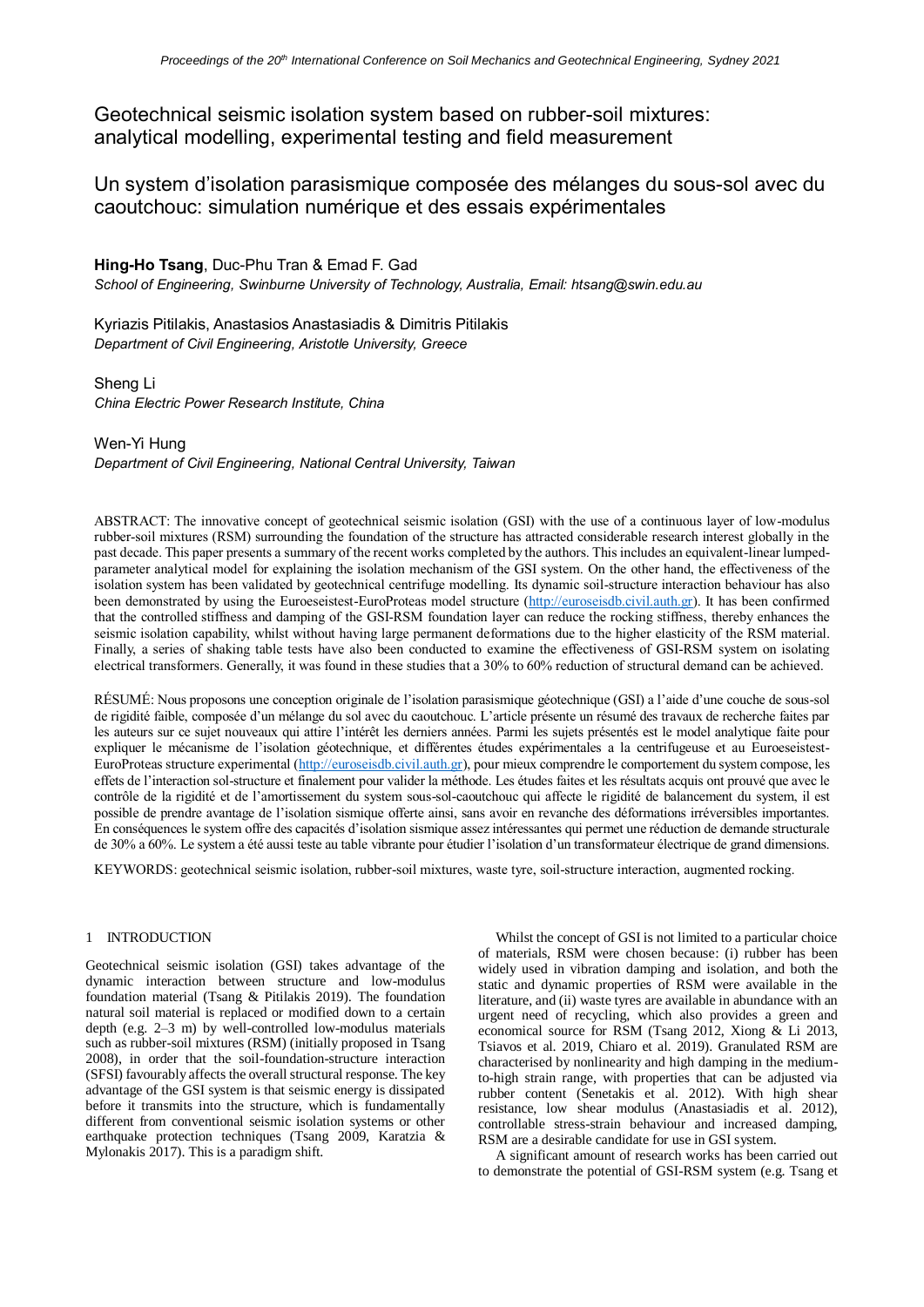al. 2009, Shimamura 2012, Tsang et al. 2012, Kaneko et al. 2013, Pitilakis et al. 2015, Brunet et al. 2016, Forcellini 2017, Nanda et al. 2018, Dhanya et al. 2020). However, the isolation mechanism has not been thoroughly investigated. Hence, an equivalent-linear lumped-parameter model was recently developed for dynamic SFSI analysis of the GSI system and for characterising its isolation mechanism (Tsang & Pitilakis 2019). This analytical model has been verified based on a 2-D finite element model. On the other hand, experimental research is indispensable for confirming its effectiveness in reducing structural response. To this end, centrifuge modelling with an earthquake shaker under an acceleration field of 50 g was conducted (Tsang et al. 2021) such that the actual nonlinear response characteristics of RSM and subsoil can be mimicked in scaled models. Also, shake table tests (in a 1-g environment) on scaled models of a coupled soil-structure system of the electrical transformer were also performed as a case study (Li et al. in preparation). This article briefly reports these recent works.

#### 2 ANALYTICAL MODELLING

The performance of the GSI system has been studied through various numerical, physical and hybrid modelling techniques; but due to the complexity of the problem, the isolation mechanism has not been thoroughly investigated. Hence, Tsang & Pitilakis (2019) aimed at initiating this aspect of development. A simple and efficient lumped-parameter model has been developed for analysing the dynamic SFSI of the GSI system (Figure 1). Considering the importance of various nonlinearities involved, a theoretical approach for estimating effective shear strain has been derived to capture the nonlinearity of subsurface materials by the equivalent-linear method, which is widely used in practical geotechnical seismic analysis. The analytical model has then been verified based on numerical modelling of a coupled soil-structure system using a 2D finite element model. The effectiveness of the equivalent-linear lumped-parameter model has also been demonstrated through a representative case study, based on which the main features of the isolation mechanism are investigated.



Figure 1. The mass-spring-dashpot model of a soil-shallow foundationstructure system adopted in the equivalent-linear analytical model (Tsang & Pitilakis 2019).

Figure 2(a) shows the reduction of structural displacement demand of GSI system with RSM layer of 2 m thick and 30% rubber by weight. It was concluded that the seismic isolation capability of the GSI system is founded on the reduced lateral stiffness of the RSM layer and the lower modulus of RSM that reduces the rocking stiffness, which leads to the amplification of foundation rotation as shown in Figure 2(b).

To a certain degree, this might be considered analogous to the traditional seismic isolation with the use of rubber bearings, which is further augmented by rocking foundation isolation. GSI system aims to redistribute seismic demand on the whole SSFS system to a well-controlled low-modulus foundation material, such that the demand on the superstructure can be reduced and the associated damage can be minimised.



Figure 2. (a) Time histories of (a) the displacement response of the SDOF superstructure relative to the foundation, and (b) the rotation response of the foundation (in the unit of milliradian, i.e. mil) under the 1994 Northridge earthquake ground shaking (Tsang & Pitilakis 2019).

# 3 GEOTECHNICAL CENTRIFUGE TESTING

Centrifuge modelling with an earthquake shaker under an acceleration field of 50 g was conducted at National Central University in Taiwan (Figure 3) in order to mimic the actual nonlinear dynamic response characteristics of RSM and subsoil in a coupled soil-foundation-structure system (Tsang et al. 2021). RSM with 30% and 40% rubber by weight were used in the tests. It was found in previous studies (Sheikh et al. 2013; Mashiri et al. 2015; Disfani et al. 2017) that the skeleton of RSM is formed by both soil and rubber particles when rubber content is between 10–18% and 30–35% by weight. Hence, RSM-30% would behave as a true mixture, whilst RSM-40% is expected to exhibit rubber-like behaviour.

It is evidenced from the test results, as shown in Figure 4(a), that the structural demand can be reduced by as much as 40–60%. An increase was also observed in both the horizontal and rotation responses of the foundation. The increase in horizontal response of the foundation is analogous to the large shear displacement that is experienced by rubber bearings during an earthquake, whereas the increased yet reversible rotation response of the foundation due to the reduced rocking stiffness, as observed in Figure 4(b), leads to an augmented rocking mechanism. Importantly, the elasticity of the properly designed RSM layer can avoid soil failure/yielding and minimise the undesirable residual ground deformation due to rotation and sliding.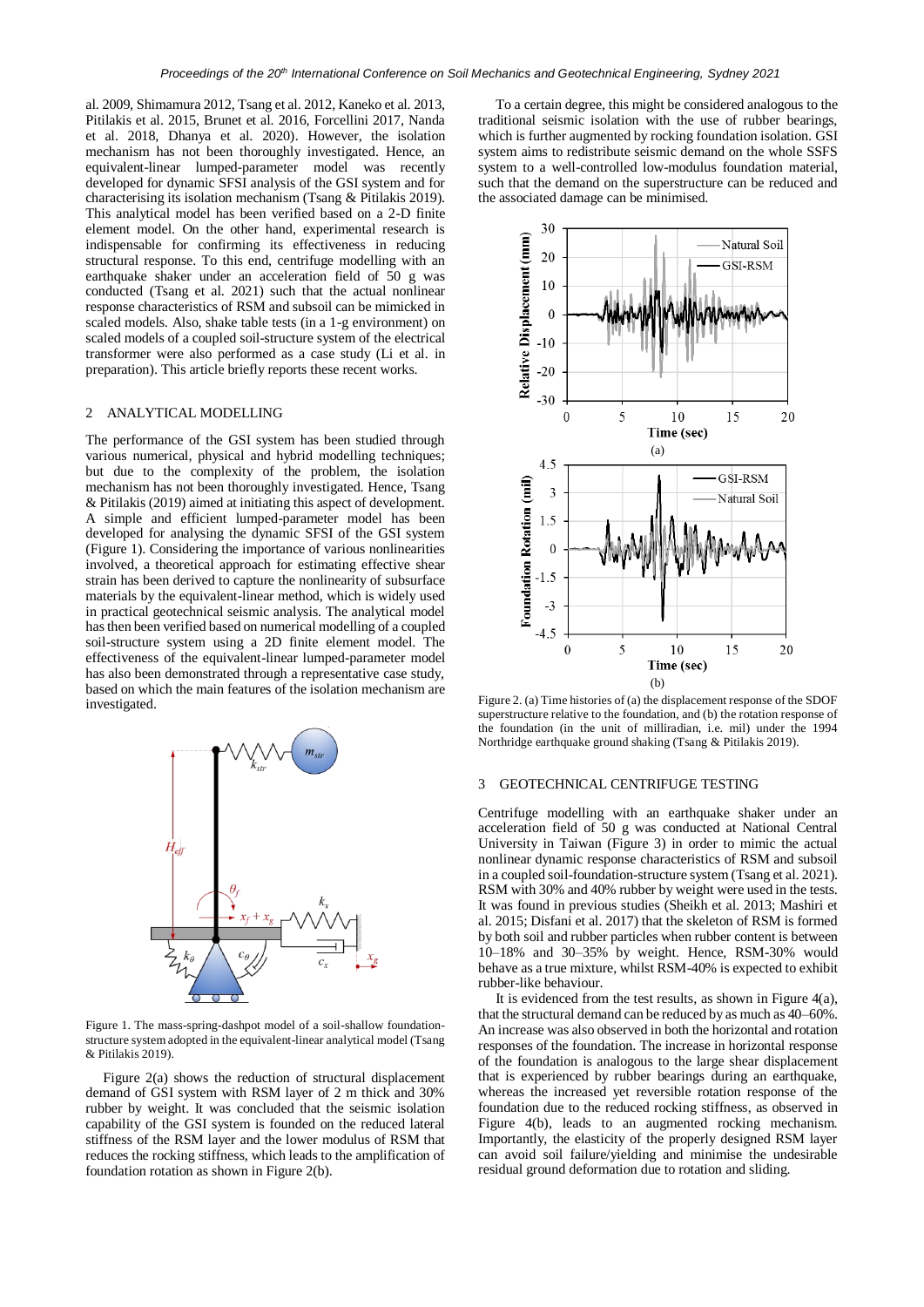



Figure 3. (a) Overview of the geotechnical centrifuge facility at National Central University in Taiwan (Hung & Liao 2020), and (b) the laminar box mounted in the swing basket.



Figure 4. (a) Time histories of the total acceleration response recorded at the roof, and (b) the foundation moment-rotation response under the 1940 El Centro earthquake ground shaking.

# 4 SHAKING TABLE TESTING

Electrical transformers were repeatedly damaged in recent earthquakes, causing tremendous loss to power infrastructure (Li et al. 2017, 2018). GSI-RSM system can be a promising candidate for mitigating structural responses caused by both horizontal and vertical ground motions. A shaking table test was carried out by Li et al. (in preparation) to investigate the performance of GSI-RSM system for protecting electrical transformers on a shallow foundation. A prototype 1000 kV electrical transformer is shown in Figure  $\bar{5}$ (a), whilst the 1:5 scaled transformer model sitting on RSM is shown in Figure 5(b). Steel was used for fabricating the scaled bushings of the transformer model.



Figure 5. (a) A prototype 1000 kV electrical transformer selected for the case study, and (b) the shaking table test set-up for the isolated case where prototype transformer is placed on RSM with 35% rubber by weight (Li et al. in preparation) (55% in 1:5 scaled model in order to achieve the target elastic modulus that satisfies Cauchy condition as recommended in Moncarz & Krawinkler 1981 and Meymand 1998).

The bushings on the transformer model had different fundamental frequencies, which provided a chance to investigate the performance of GSI-RSM system on a wide range of natural frequencies. It was observed in the shake table test that the reduced horizontal and rotational stiffnesses of the RSM foundation layer were the key attributes to the isolation effectiveness. The results show that the GSI-RSM system was able to effectively reduce the seismic responses of all three sizes of bushings on the transformer model by an average of 35-40% when it was subjected to either horizontal-only or combined horizontal-and-vertical ground motions. The vertical horizontal-and-vertical ground motions. The vertical acceleration response of various components also decreased when the transformer model was subjected to the combined horizontal-and-vertical actions. Figure 6(a) shows the reduction of strain response, which is the most important performance indicator for the bushings of the transformer. The Fourier amplitude spectra of the acceleration response of the non-isolated and the GSI-isolated cases are shown in Figure 6(b).

## 5 FULL-SCALE TESTING WITH EUROESEISTEST-EUROPROTEAS MODEL STRUCTURE

An extensive large-scale experimental campaign on RSM as an innovative seismic isolation material was conducted on the existing large-scale model structure EuroProteas built in the Euroseistest (sdgee.civil.auth.gr/facilities/europroteas.html) in the framework of the SERA project (http://www.sera-eu.org/).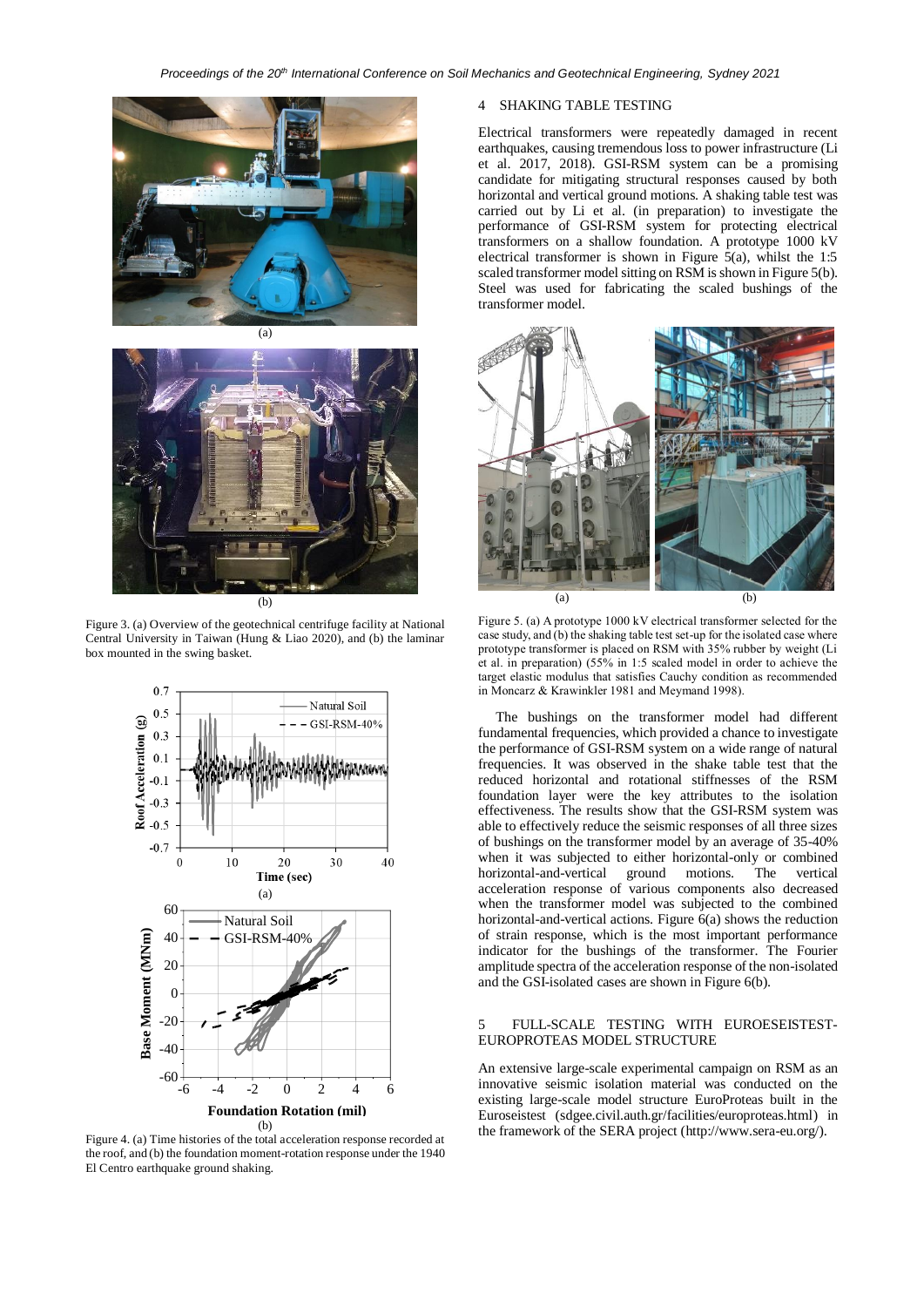

Figure 6. (a) Flexural strain response recorded at the bottom of the low voltage bushing, and (b) the Fourier amplitude spectra of acceleration response at the top of the bushing under the 2008 Wenchuan earthquake ground shaking with PGA of 0.4 g (Li et al. in preparation).

The EuroProteas model structure is a perfectly symmetric and reconfigurable structure that is particularly designed to mobilise strong interaction with its foundation soil as it is a stiff structure with a large superstructure mass founded on soft foundation soil (Pitilakis D. et al. 2018). It is founded on a square reinforced concrete slab (C20/25) with dimensions 3.0m x 3.0m x 0.4m which rests on the ground surface. The superstructure mass consists of two reinforced concrete slabs identical to the foundation slab that are supported on four square hollow steel columns (QHS 150mm x 150mm x 10mm), which are clamped on the foundation. L-shaped (100mm x 100mm x 10mm)  $X$ braces connect the steel columns on all sides of the structure, ensuring its perfect symmetry. The total mass of the structure is calculated approximately at 28.5Mg where its outer dimensions are 3.0m x 3.0m x 5.0m (Figure 7).



Figure 7. (a) A 2D sketch and (b) a photo of the large-scale EuroProteas model structure at Euroseistest site.

The foundation soil stratigraphy and its dynamic characteristics are well investigated in a comprehensive in-situ and laboratory geotechnical and geophysical testing program and validated via an extensive seismic recording program reported in earlier studies (Pitilakis K. et al. 1999). The foundation soil was replaced up to a depth of 0.5m with three different rubber-gravel mixtures (RGM) backfills (with rubber contents 0%, 25%, and 75% by volume, respectively) (Figure 8) to investigate the response of the soil-structure system under the effects of different rubber contents.







Figure 8. The three soil pits (of dimensions 3.2m x 3.2m x 0.5m) filled with rubber-gravel mixtures (RGM): (a) 0%, (b) 25% and (c) 75% rubber contents by volume.

Laboratory resonant column and cyclic triaxial tests, as well as conventional granularity and compaction tests, were performed to determine the characteristics of different RGM (Pistolas et al. 2018; Vratsikidis et al. 2020). The first test pit named 0% was replaced only with gravel to serve as benchmark test, while in the following pits two RGM with different rubber contents were used (25% and 75% by volume). The EuroProteas model structure was placed at the surface of the replaced foundation soil, and extensive experimental free and forcedvibration tests were performed (Vratsikidis et al. 2020). A dense instrumentation scheme comprising high-resolution accelerometers, seismometers, and non-contact laser displacement sensors was designed and installed to fully monitor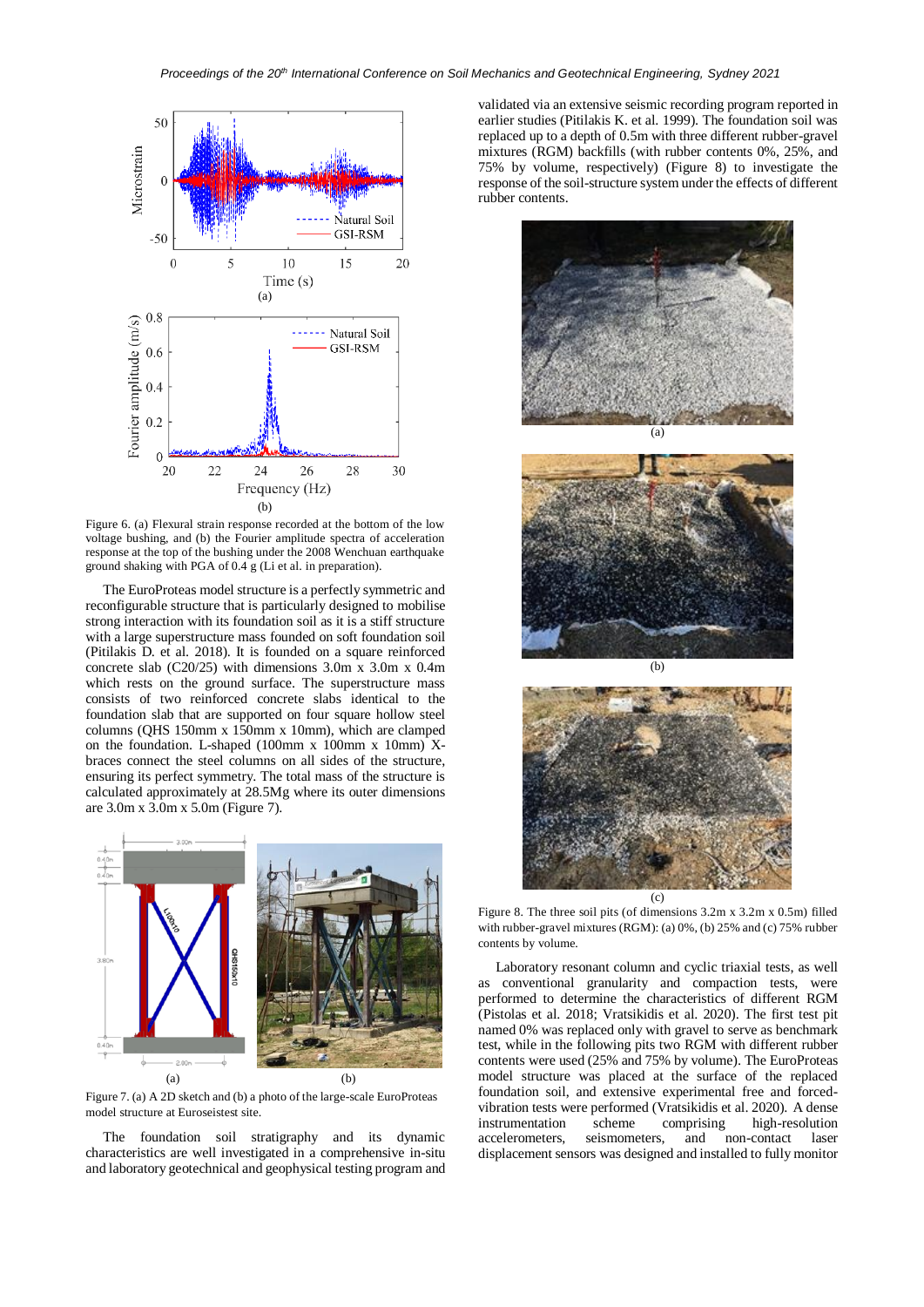and record the response of the structure and the foundation soil in three-dimensions (Figure 9).

A characteristic result is portraited in Figure 10, which depicts a representative comparison of the response in terms of recorded acceleration at the top of the structure during a free-vibration test where the foundation soil is composed of gravels only and mixed with 25% rubber content by volume. A significant decrease in the frequency content and amplitude is noticed in the recorded structural response with increased rubber content. More results and comparisons are reported in Vratsikidis et al. (2020) that an increase in the rubber content affects significantly, and favourably, the predominant frequency and the damping of the soil-structure system and enhances in that way the seismic isolation capability of RGM material.



Figure 9. Instrumentation layout of the EuroProteas structure and the foundation soil.



Figure 10. Acceleration response recorded at the top of the structure during a free-vibration test for cases of 0% and 25% rubber content by volume in the mixture.

#### 6 CONCLUSIONS

Geotechnical seismic isolation (GSI) is an emerging technology for protecting structures from earthquake ground shaking by exploiting the beneficial effects of soil-foundation-structure interaction (SFSI). GSI system aims to redistribute seismic demand on the whole soil-foundation-structure system to a wellcontrolled low-modulus foundation material, such that the demand on the superstructure can be reduced and the associated damage can be minimised.

A lumped-parameter analytical model has been developed for GSI system, which has taken into account the nonlinearity of subsurface materials in the soil-foundation-structure model. A new theoretical approach for estimating effective shear strain as part of the equivalent-linear method has been proposed, whilst detailed derivation can be found in Tsang & Pitilakis (2019). The isolation mechanism of GSI system has been demonstrated and explained through a case study, of which some results are presented in the first part of this paper.

The second part of this paper briefly presents a dynamic centrifuge test on the performance of GSI system that is founded on the use of rubber-soil mixtures (RSM) as a well-controlled low-modulus foundation material. An average of 40–60% reduction of structural demand in terms of roof acceleration, inter-storey drift and base moment was achieved. The increased yet reversible horizontal and rotation responses of the foundation were evidenced, which also highlights the unique "augmented rocking mechanism". The observed elasticity of GSI-RSM foundation layer can avoid soil failure/yielding and minimise the undesirable residual ground deformation due to rotation and sliding. More detail can be found in Tsang et al. (2021).

On the other hand, a shaking table test has been conducted on GSI-RSM system for protecting electrical transformers. An average of 35-40% reduction of bushing responses has been achieved. It has further been confirmed that the reduced stiffness of RSM layer is the key attribute to isolation effectiveness. The performance was comparable when vertical excitation was jointly applied (Li et al. in preparation).

Finally, an extensive large-scale experimental program on the innovative GSI-RSM system conducted on the existing largescale model structure EuroProteas is briefly discussed. The foundation soil was replaced up to a depth of 0.5m with three different rubber-gravel mixtures (RGM) backfills (with rubber contents 0%, 25%, and 75% by volume, respectively). Free vibration and forced-vibration tests were performed. A significant decrease in the frequency content and amplitude is noticed in the recorded structural response with increased rubber content. More results are reported in Vratsikidis et al. (2020).

GSI is aligned perfectly with the low-damage seismic design strategy, which is increasingly being used to enhance public safety and to build a more resilient society. Further experimental and theoretical investigation is required to improve and optimise the GSI system for different structural typologies and soil conditions.

# 7 ACKNOWLEDGEMENTS

The geotechnical centrifuge test was partially supported by the Bushfire and Natural Hazards Cooperative Research Centre [Project A9] of the Australian Government. The shake table test was supported by the National Key R&D Program of China [2018YFC0809400] and Scientific Research Program of State Grid Corporation of China [SGSD0000JJJS1800508]. The assistance provided by the research students in the Centrifuge Modelling Laboratory at National Central University in Taiwan is gratefully appreciated. For the full-scale tests in EuroProteas, we acknowledge support by the project "Seismology and Earthquake Engineering Research Infrastructure Alliance for Europe (SERA)". This project has received funding from the